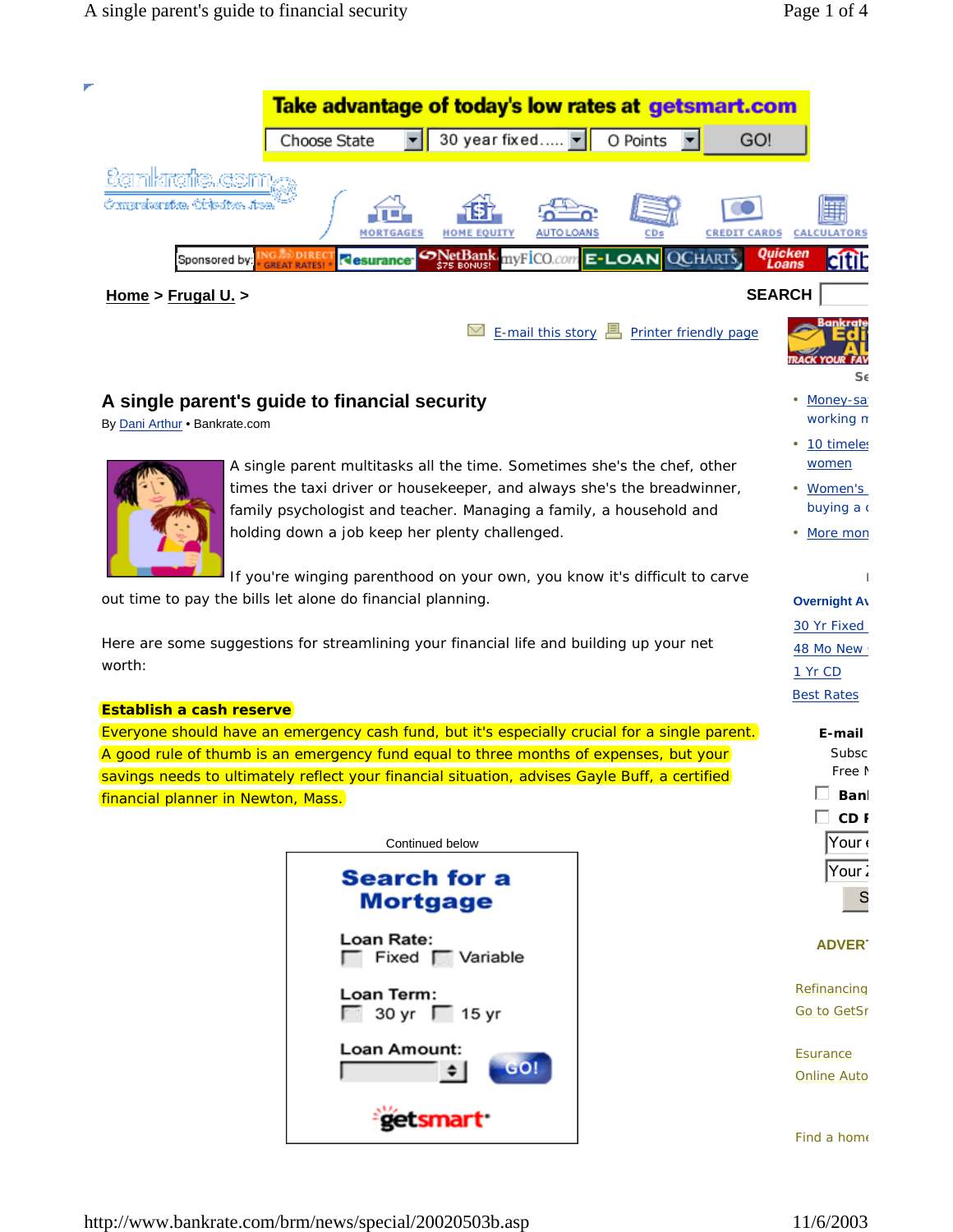|                                                                                                | mortgage           |
|------------------------------------------------------------------------------------------------|--------------------|
| If your job is secure and finances strong, then a home equity line of credit or open credit on |                    |
| a credit card is sufficient. Invest your extra cash more aggressively. However, if your job is | Refinanci<br>loan? |
| unstable and your finances tight, then you need to tighten your belt and put away six          |                    |
| months of living expenses.                                                                     |                    |

The key to establishing a cash reserve is to be consistent. Check out these tips for building your emergency fund.

# **Take control of your finances**

Healthy finances require that you pay attention to how you spend your money.

"Managing cash flow is difficult," says financial planner Mari Adam. "It can seem time consuming and overwhelming, but it's time well spent. If you ignore your expenditures, money simply disappears."

Set up a spending plan. Write down your short-term and long-term goals. Ask yourself how you can accomplish them. The first step is to evaluate your spending habits. Track your spending for three to four months, or look back over your checkbook and your income for the same period. Do you have any discretionary funds? Do you need to cut back your spending? Here's a handy guide for developing a spending plan.

At this juncture in life, the top financial goals should be to accumulate assets that will increase your net worth and your retirement savings. Pay yourself first through payroll savings plans and your 401(k).

# **Protect your family's future**

Across the board, financial planners agree that single parents, in particular, need disability insurance and life insurance as a contingency plan to protect themselves and their children.

Long-term disability insurance covers your most valuable asset -- the ability to earn an income. Yet, it's the most overlooked insurance, explains Phil Behnen, a certified public accountant with AG Edwards & Sons, in St. Louis, Mo.

"Not only is it vital for your financial health, but it's inexpensive," he says.

Check with your employer to see if you can pick up this coverage at work.

Life insurance is particularly important for single parents, especially if you are the sole supporter of your children.

Gayle Buff recommends purchasing term life insurance over permanent, or cash value, life insurance. Permanent life insurance, which combines insurance with an investment option, carries higher premiums, and is often too expensive for the amount of insurance you need, leaving you short-changed on coverage.

"The investment products are poor investing tools," Buff says. "You're better off buying term life insurance and investing the savings on your own."

#### a

Refinancing

Refinance N \$1000s! Up

**More**

• Share you win \$100

• Frugal glo

• Savings g

• Personal finance g

- CD/saving
- Savings r present
- Bankrate
- More savi

**Ch**

Have you ch your finance

Check your

over your de could save r

### View other a

**Cal**

- How much you earn of deposit
- How much save in yo
- How to re goal -- wi payments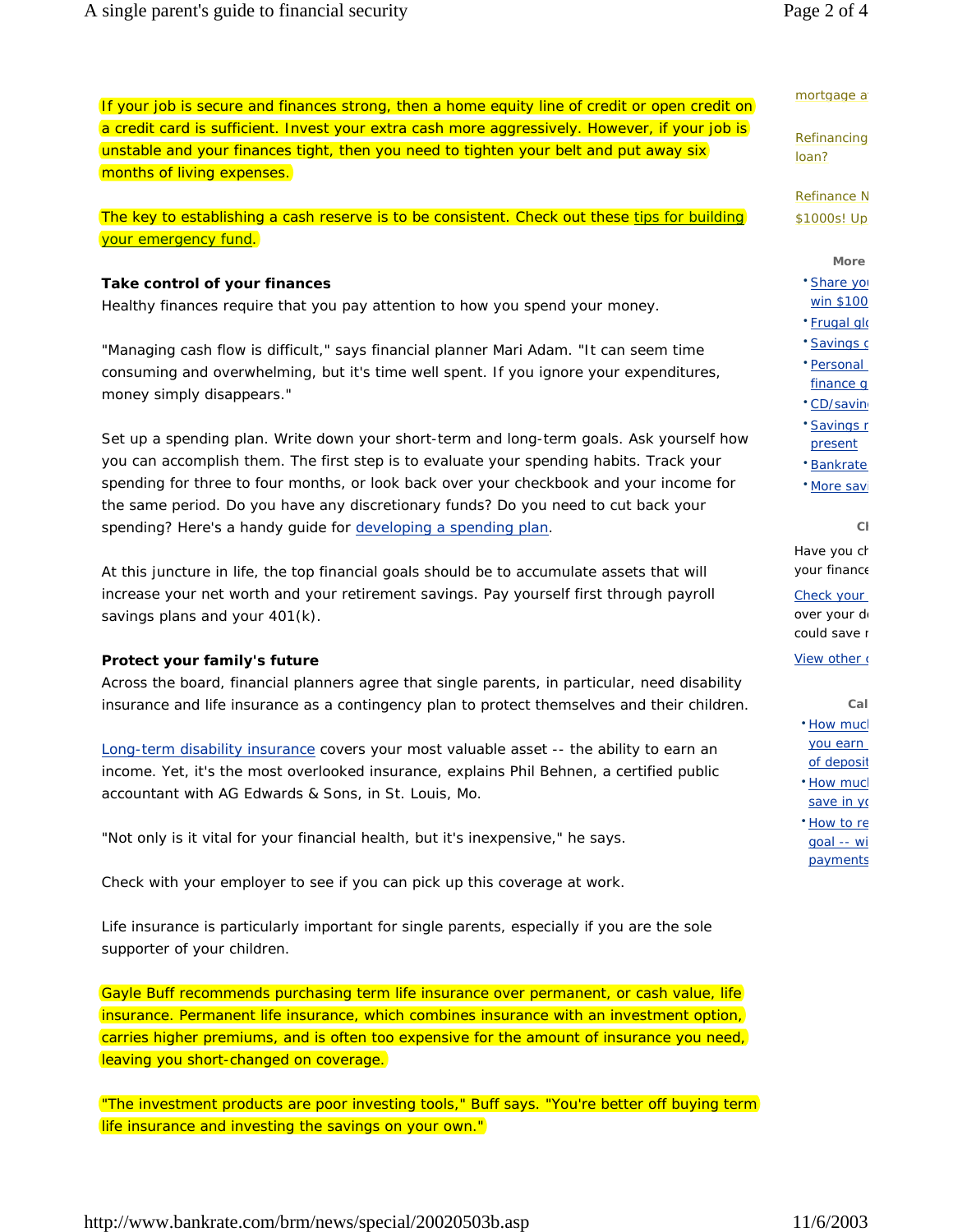# **Estate and contingency plans are vital**

Single parents should have a will to protect and provide for their children in case something happens. Your will names your children's guardians and controls your estate -- that is, everything you own from your house, bank accounts, investments, insurance and personal property to your retirement plans.

If you die without a will, the state becomes the executor. Bankrate's Dollar Diva offers more details on setting up a will.

Single parents should also have a living will and a durable power of attorney. A living will expresses your wishes if you become terminally ill or incapacitated, and a durable power of attorney empowers someone you trust to carry them out.

# **Invest for college early**

The earlier you save for college, the more your money grows. Mari Adam highly recommends the state-sponsored Section 529 college savings plans, which grow tax-free.

Most incomes can't heavily contribute to both retirement planning and college savings, so Adam recommends investing small amounts to both. Just get started.

"A common investing mistake is to invest too much money under the child's name," says Phil Behnen. Parents who open investment accounts for their child may find these earnings produce a larger tax bill than expected, due to the kiddie tax. Plus, parents who opt for custodial accounts need to remember that their child can access this money when they turn 18 years old. They may or may not choose to spend it on its intended purpose.

Lastly, a large sum of money in the child's name can hurt their chances for financial aid. This is one more reason to consider Section 529 plans, Behnen says, because they're assets of the owners, typically the parents, not the child.

# **Invest aggressively for retirement**

"Don't invest too conservatively," says Behnen.

Concentrate your investments in growth-oriented investments.

Take advantage of your company's retirement program.

"The biggest mistake people make is they don't participate in their company's pension plan, and then lose out on the company's matching contribution," Behnen says.

He also recommends that you contribute to a Roth IRA. Adults who learn to invest early, explains Behnen, don't get used to having a higher income level to spend; they learn to live within their means.

Pay yourself first! Financial planners agree that the most reliable investment strategy is an automatic debit from your paychecks into your investment accounts. A good rule of thumb, says Adam, is saving 10 percent of your income, which includes your employer's